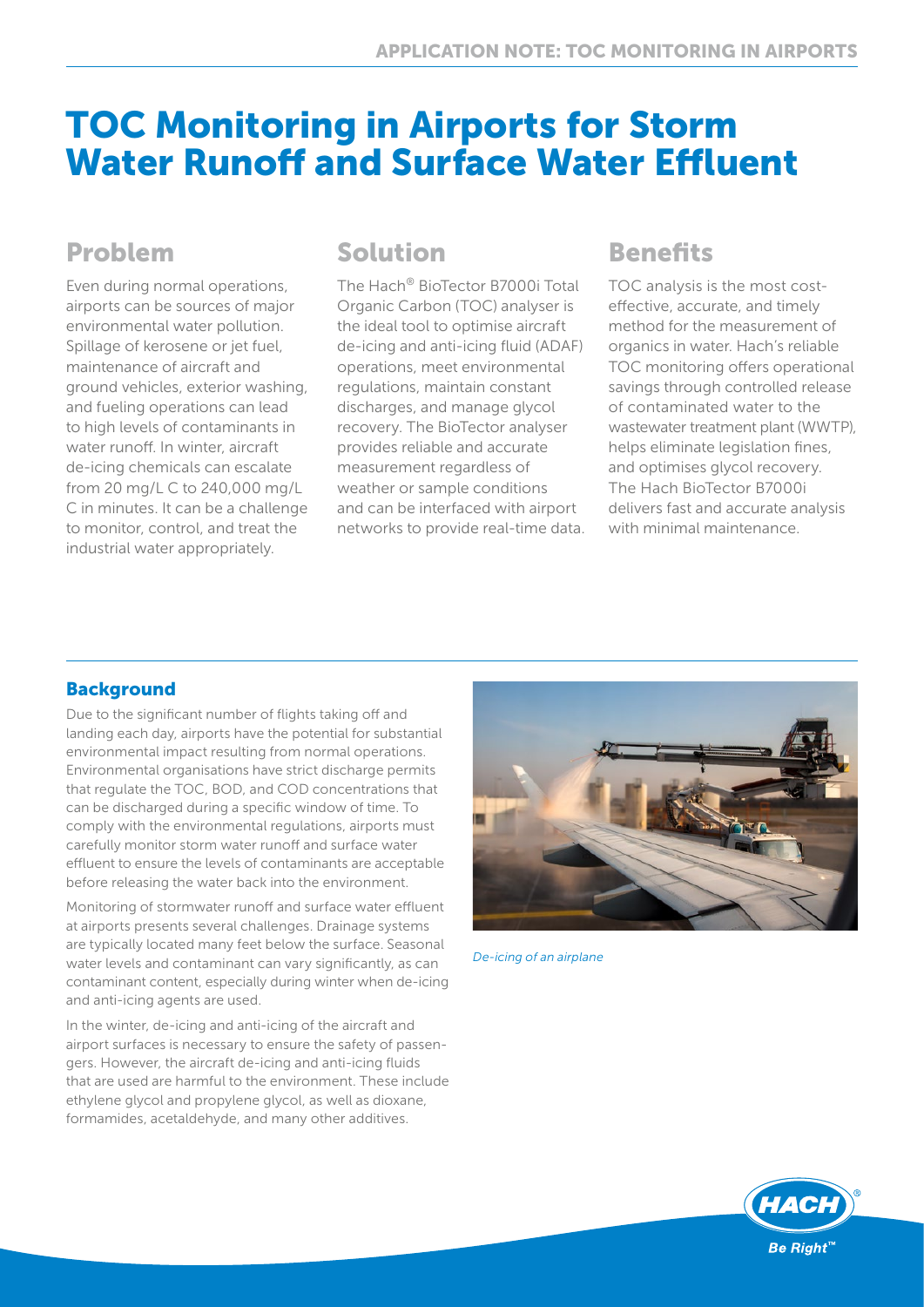During taxiing and take-off, typically between 20% and 40%, and at times as high as 80%, of fluid can be lost during the de-icing and anti-icing process. The runoff of these spent fluids can be difficult to manage, and is the primary source of pollution cited in wintertime permit violations. The snowmelt and stormwater result in run-off water containing high amounts of organic contaminants, which can pollute the groundwater in and around airports.

Airports can employ a variety of methods to manage wastewater, including collecting and processing it to recycle or recover glycol, treating it on site, discharging it to a treatment plant, or using a combination of these methods.

Using a field-proven TOC analyser to measure TOC, BOD, and COD in storm water run-off, surface water effluent, and during the wastewater treatment process is an effective method to ensure compliance with environmental regulations.



*Illustration 1. Airports are replacing their BOD and COD meters with TOC analysers to help efficiently determine whether surface water can be discharged, or if it must be processed through the WWTP or sent to the glycol recovery plant.*

## TOC Monitoring at Airports

Airports must manage and treat a vast amount of industrial wastewater. This wastewater can include industrial waste, sanitary sewage, storm water runoff, and surface water effluent. In the winter, de-icing and anti-icing processes create additional challenges due to the glycol compound used, as ADAF operations can produce water with a TOC range that varies from less than 20 mg/L C to 240,000 mg/L C within a matter of minutes.

The Hach BioTector TOC analyser is an effective, reliable water monitoring system. The BioTector TOC analyser has the ability to provide real-time monitoring, and measurements give reliable and accurate information that can be used to drive operational decisions.

Many airports are replacing their BOD and COD meters with TOC analysers due to the faster TOC analysis response, coupled with greater accuracy. The Hach BioTector analysers can provide BOD and COD results after correlation. This correlation has been extensively tested and proven in the field in partnership with a number of large, international airports in the US and EU. The Hach BioTector B7000i analysers have obtained MCERTS certification confirming reliable and accurate TOC measurements.

#### *Measurement Options*

|                                      | <b>TOC</b>    | <b>BOD</b> | <b>COD</b> |
|--------------------------------------|---------------|------------|------------|
| <b>Analysis Cycle</b><br><b>Time</b> | $<$ 7 minutes | 5 days     | 2 hours    |
| <b>Accuracy</b>                      | ±3%           | ±20%       | ±5%        |
| Correlation                          |               | $\sim$ 2   | $~1 - 3$   |

*Table 1: TOC is a cost-effective, accurate, and timely test of organics in wastewater. The table illustrates the speed and accuracy associated with measuring TOC when compared to BOD or COD.*

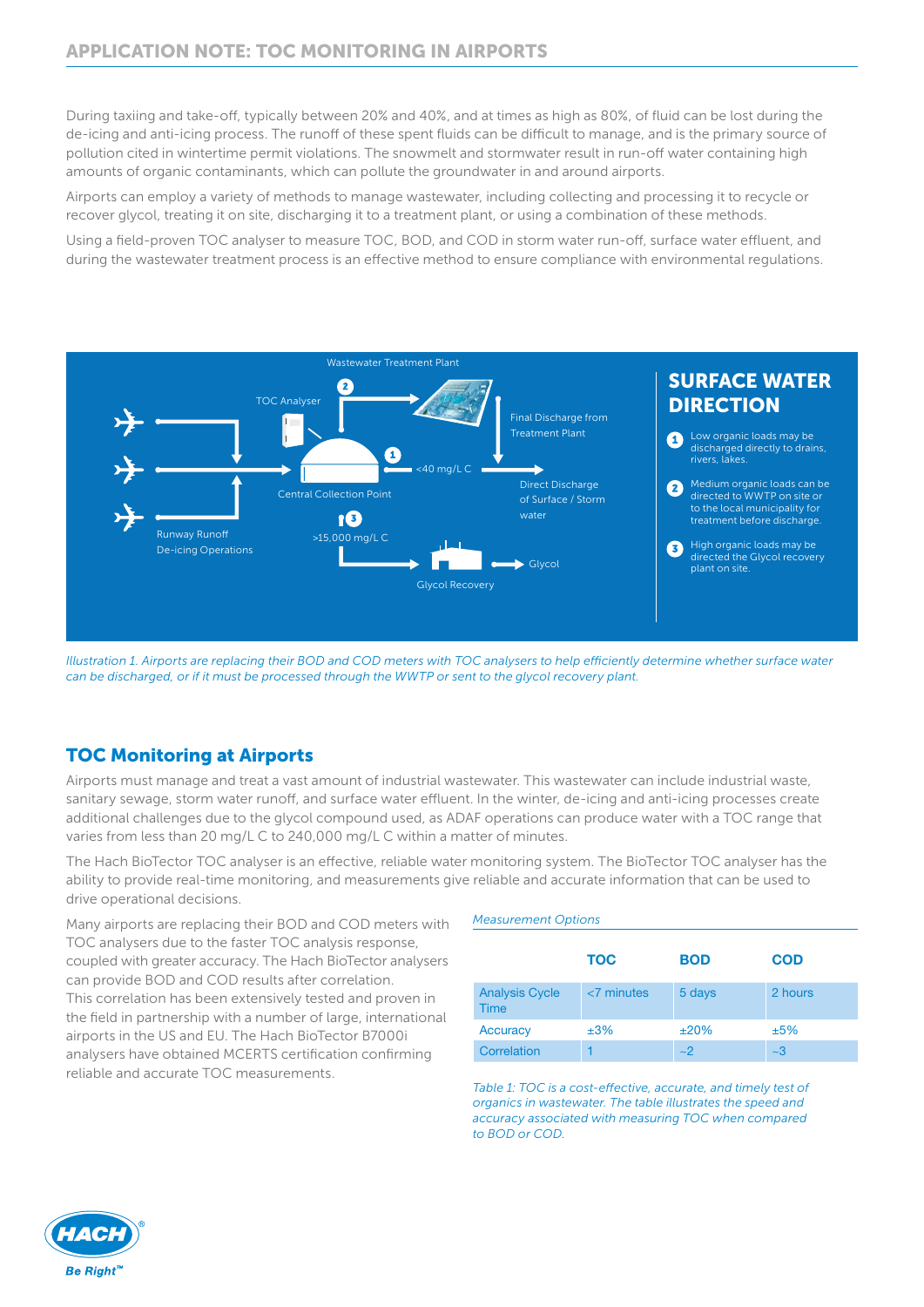### Challenges with De-Icing & Anti-Icing Agents

A number of challenges can arise when monitoring the contamination resulting from ADAF. One of these challenges is the variability in total organic carbon levels, which can range from typically 20 mg/L C to 240,000 mg/L C. Hach's BioTector B7000i TOC analyser measures low levels of organics accurately, and is also able to detect high levels of organic load without problems.

Another challenge is that glycol is a very viscous substance and can stick to the walls of sample tubing on analysers. This can lead to incorrect measurements that are reading too high or clogging, and this can eventually lead to downtime. False measurements, inadequate responses, or failure due to maintenance could cause the airport to miss their discharge window, an expensive scenario. The Hach BioTector B7000i incorporates a peristaltic pump that can handle high-viscosity samples and can operate with optional samplers where the sample needs to be taken from a certain distance and depth.

### The BioTector Solution for Airports

The Hach BioTector TOC analysers provide reliable and accurate measurement, even in harsh environments and difficult applications. TOC analysis is important for airport applications, because the carbon concentration of the sample stream will determine whether the water is directed to surface water, sent to a wastewater treatment plant, or sent to the glycol recovery plant. The Hach BioTector B7000i analyser for airport applications incorporates three ranges to allow correct measurement of the carbon concentration at the corresponding measuring ranges. The analyser can signal and



*The Hach BioTector B7000i offers reliable online TOC monitoring in airports, allowing operators to monitor contamination in storm water runoff and surface water effluent, and to lower overall operating costs.*

switch between low and high analysis ranges automatically without any issues. The analyser delivers trouble-free sample handling, and performs well on installations where wastewater has a high viscosity and contains glycol, grease, oils, salts, and particulates.

The Hach BioTector B7000i uses a powerful Two-Stage Advanced Oxidation (TSAO) process designed for fast analysis cycle times. All parts of the analyser that come in contact with the sample are automatically cleaned during every measurement cycle, and without the need for an external cleaning agent. The analyser measures high and low TOC levels accurately without any carryover issues.

## Key Benefits of the Hach BioTector B7000i

- Superior reliability Typically 99.86% uptime
- High dependability Unique two-stage advanced oxidation technology handles even the most challenging applications involving oils, greases, salts, sludge, and particulates
- Intelligent design Self-cleaning technology and oversized tubing eliminates filtration and prevents clogging and sample contamination
- Minimal maintenance No calibration or service required between the 6-month service interval
- Low cost of ownership Provides a quick payback with cost savings in waste reduction and optimised processes